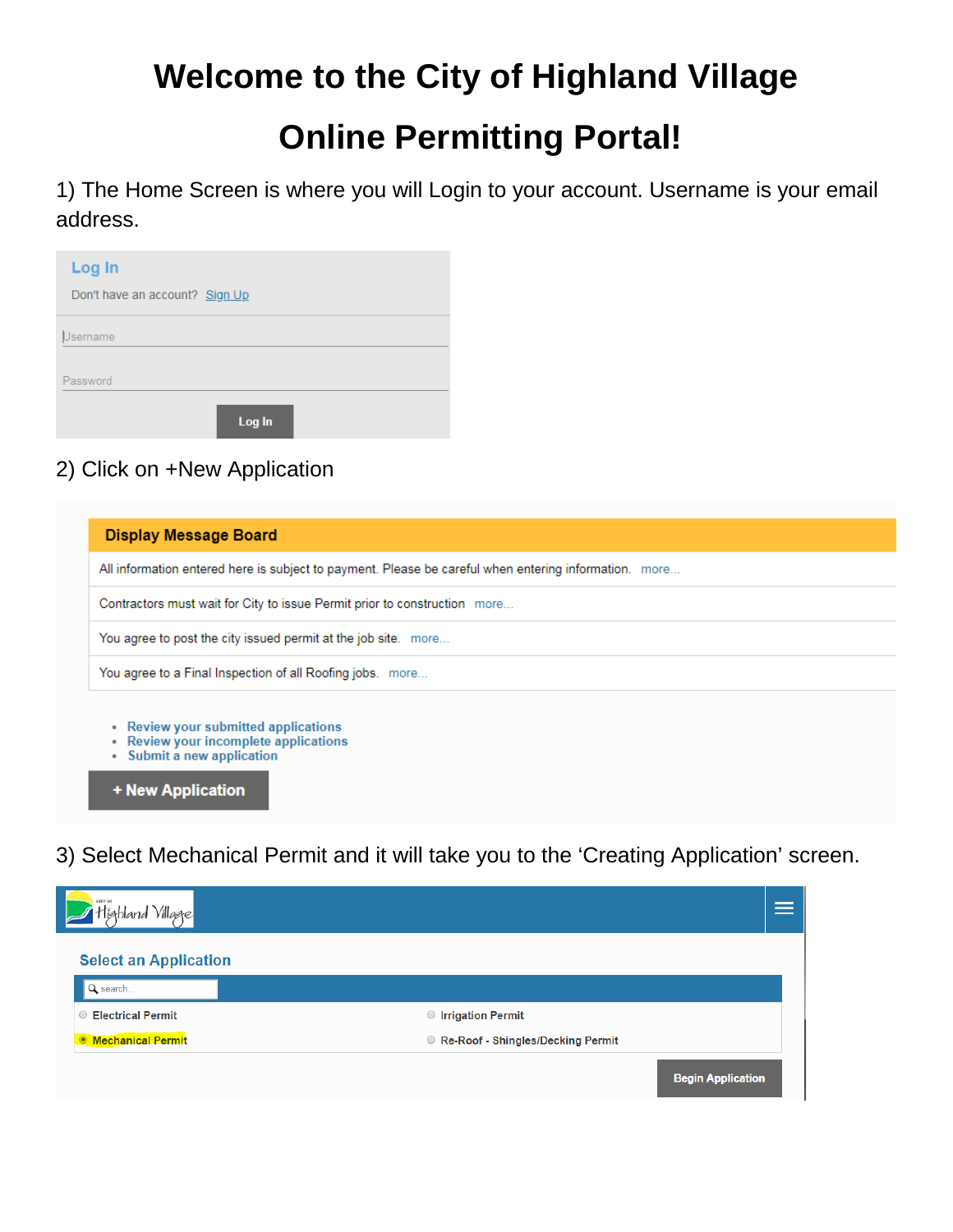#### 4) **For Description**: Contractor Company Name

 **For Address**: The Property Address for the Mechanical Permit. All you need to type is the house number and street name. Only addresses in Highland Village will appear as Suggestions. If your address does not appear in the Suggestions box ask a staff member for help.

### **Application: Mechanical Permit**



#### Click on the address in the Suggestions Box, then click Next.

| <b>Application: Mechanical Permit</b> | Step 1 of 3                                                               |
|---------------------------------------|---------------------------------------------------------------------------|
| 0<br>Main                             |                                                                           |
| Description<br>HV Mechanical          |                                                                           |
| Address<br>1000 HIGHLAND VILLAGE RD   |                                                                           |
|                                       | $\qquad \qquad \Box \; \; \times$<br>Location<br>1000 HIGHLAND VILLAGE RD |
|                                       | Q Zoom to                                                                 |
|                                       |                                                                           |
|                                       |                                                                           |
|                                       | n r<br><b>britis</b>                                                      |
|                                       | A 855                                                                     |
|                                       | Powered by Esri<br>SL.                                                    |
|                                       | Clear Next<br>Cancel                                                      |

5) To enter Contractor information click on Select Contractors

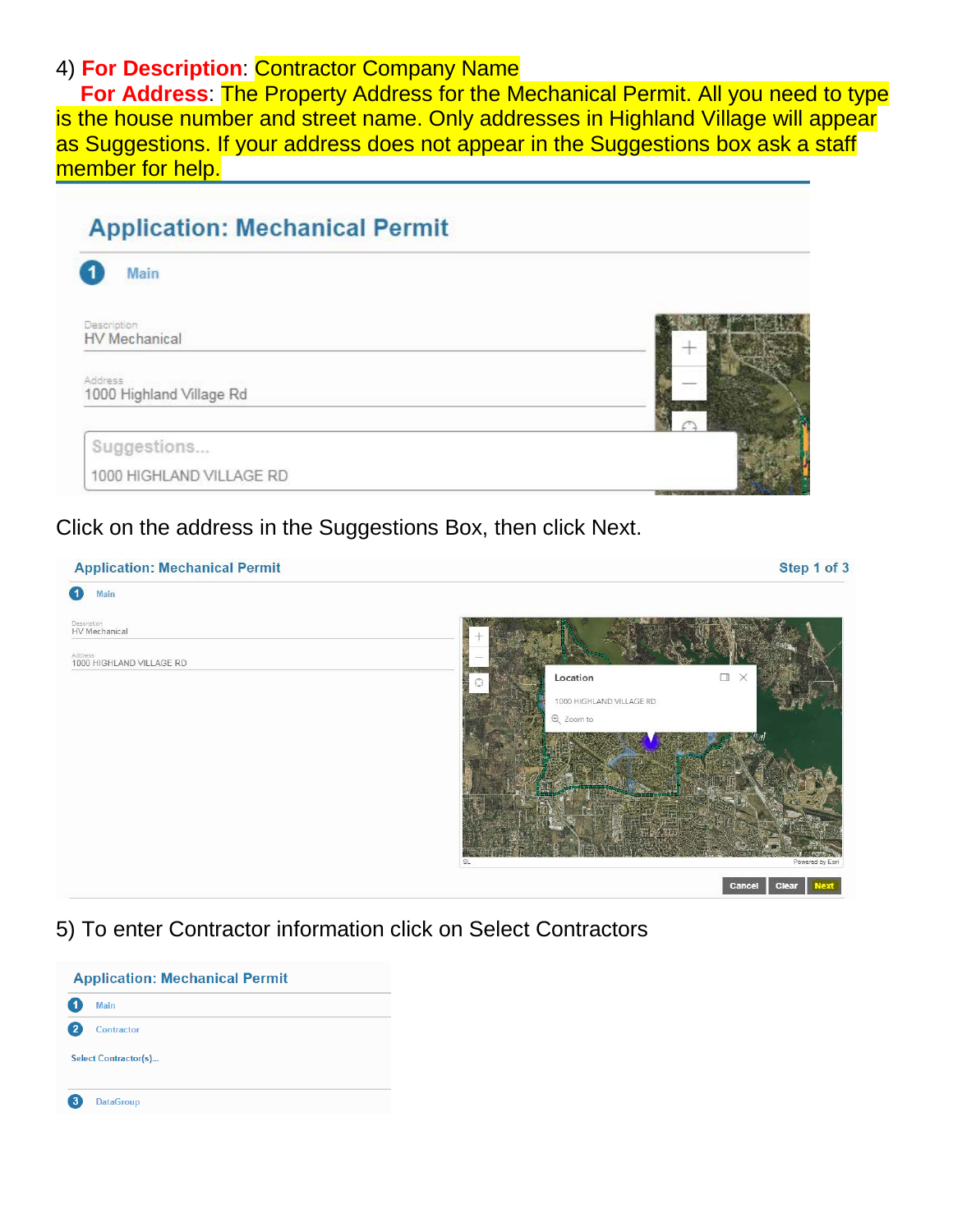Begin typing in the State Search box. While you type the results will narrow down. Check the box next to your company and hit Submit. If you do not see your company name skip this step. You will be required to register as a contractor and pay a \$150.00 fee when you pick up your permit.



After hitting Submit, verify your information then hit Next. You can use the Previous button to go back and correct information.

| 2<br>People                   |                   |                               |
|-------------------------------|-------------------|-------------------------------|
| $\bullet$<br>Contractor       |                   |                               |
| <b>Select Contractor(s)</b>   |                   |                               |
| <b>Business Name</b>          | <b>Type</b>       | <b>Expiration</b>             |
| 1st Choice Air Solutions, LLC | <b>MECHANICAL</b> | 08/20/2019                    |
|                               |                   | Clear Previous Next<br>Cancel |
| <b>DataGroup</b>              |                   |                               |

6) For the Data Group tab fill in add a description of work. Then fill in the Mechanical Quantities. The fee will auto calculate.

| <b>Type of Construction</b>                                             |                                                                           |                                                     |
|-------------------------------------------------------------------------|---------------------------------------------------------------------------|-----------------------------------------------------|
| Type of Construction:                                                   | Cooling Coil (Outside Appliance) > 5 tons or > 60,000 BTU                 |                                                     |
| Text                                                                    | Quantity                                                                  |                                                     |
| Occupancy                                                               | Rooftop Unit <= $5$ tons <= $60,000$ BTU                                  |                                                     |
| Select a value                                                          | Quantity                                                                  | Factory Built Fireplace with Chimney                |
| Description of Work                                                     | Rooftop Unit > 5 tons or > 60,000 BTU                                     | Quantity                                            |
| Comment                                                                 | Quantity                                                                  | Exhaust Fan and Duct <= 200 CFM                     |
| <b>Mechanical Fee Calculations</b>                                      | Mini Split System <= 5 tons or <= 60,000 BTU                              | Quantity                                            |
| Air Circulation Ductwork <= 5 tons or <= 60,000 BTU                     | Quantity                                                                  |                                                     |
| Quantity                                                                | Mini Split Systems                                                        | Exhaust Fan and Duct >= 200 CFM<br>Quantity         |
| Air Circulation Ductwork > 5 tons or > 60 000 BTU                       | Quantity                                                                  |                                                     |
| Quantity                                                                | Type 1 Commercial Kitchen Exhaust Hood & Grease Duct<br>Quantity          | Fire and Smoke Dampers<br>Quantity                  |
| Furnace or Heating Appliance <= 5 tons or <= 60,000 BTU                 |                                                                           |                                                     |
| Quantity.                                                               | Type 2 Commercial Kitchen Exhaust Hood & Grease Duct<br>Quantity          | Mechanical Permit Issuance Fee<br>Quantity          |
| Furnace or Heating Appliance > 5 tons or > 60,000 BTU                   |                                                                           |                                                     |
| Quantity                                                                | Appliance Vents (for venting exhaust of gas fired appliances)<br>Quantity |                                                     |
|                                                                         |                                                                           |                                                     |
| Cooling Coil (Outside Condenser) <= 5 tons or <= 60,000 BTU<br>Quantity | Chillers or Boilers<br>Quantity                                           | Clear<br><b>Previous</b><br><b>Submit</b><br>Cancel |